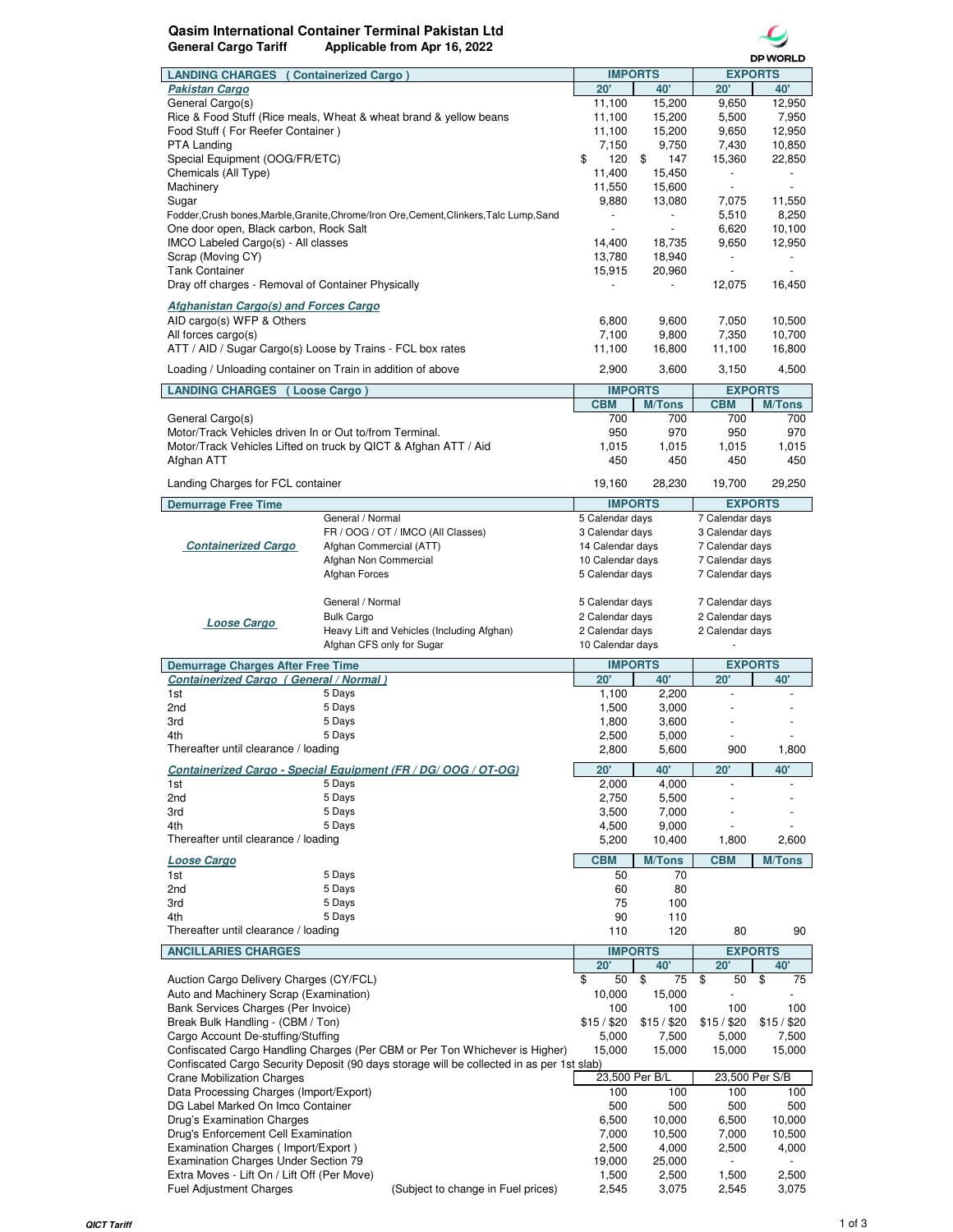| Fuel Adjustment Charges (CBM / Ton)<br>(Subject to change in Fuel prices)                                          | 86 / 122                 | 86 / 122                 | 86 / 122                       | 86 / 122    |
|--------------------------------------------------------------------------------------------------------------------|--------------------------|--------------------------|--------------------------------|-------------|
| Fuel Adjustment Charges (Export Reefer)                                                                            |                          | ÷,                       | 3,200                          | 5,000       |
| Fuel Adjustment Charges (Import Reefer) - Per Day                                                                  | 1,250                    | 1,750                    | $\overline{\phantom{a}}$       |             |
| Genset & Fuel Charges                                                                                              | 9,000                    | 9,000                    | 9,000                          | 9,000       |
| Genset Lift-On / Lift-Off Charges                                                                                  | 1,000                    | 1,000                    | 1,000                          | 1,000       |
| Grounding / Re-Grounding / Sampling / Seal Verification of Container                                               | 2,500                    | 4,000                    | 2,500                          | 4,000       |
| Per Day Detailed Examination on Container which hold for next day<br>Detail Examination Charges for DG Scrap Cargo | 2,500                    | 4,000                    | 2,500                          | 4,000       |
| (For shipments arrived after 01-Nov-2021)                                                                          | 100,000                  | 150,000                  |                                |             |
| Detail Examination Charges for DG Scrap Cargo                                                                      |                          |                          |                                |             |
| (For shipments arrived till 01-Nov-2021)                                                                           | 55,000                   | 65,000                   |                                |             |
| Detail Examination Charges For Non DG                                                                              | 32,000                   | 40,000                   |                                |             |
| <b>High Security Seal Charges</b>                                                                                  | 500                      | 500                      | 500                            | 500         |
| Lashing of Vehicles / Flat Racks                                                                                   | 18,000                   | 23,000                   | 18,000                         | 23,000      |
| Lashing of Project Cargo on Flat Racks                                                                             | 46,000                   | 46,000                   | 46,000                         | 46,000      |
| Lift On / Lift Off for Fumigation                                                                                  | 2,300                    | 4,500                    | 2,300                          | 4,500       |
| Measurement Charges of Cargo per CBM                                                                               | 30                       | 30                       | 30                             | 30          |
| Miss-Declaration Charges                                                                                           | \$<br>150                | 150<br>\$                | \$<br>150                      | \$<br>150   |
| Miss-Declaration Charges For Metal Scrap                                                                           | \$<br>400                | \$<br>400                | \$<br>400                      | \$<br>400   |
| Over High & Over Wide Cargo Charges                                                                                | 10,000                   | 10,000                   | 10,000                         | 10,000      |
| Photocopies Charges for Export Contaniers (Per GD)                                                                 | 50<br>500                | 50<br>500                | 50<br>500                      | 50          |
| Photograph Charges                                                                                                 | 500                      | 500                      | 500                            | 500<br>500  |
| Post Examination Seal Charges<br>Reefer Power Charges                                                              | \$<br>70                 | \$<br>70                 | \$<br>70                       | \$<br>70    |
| Removal of DG Label                                                                                                | 500                      | 500                      | 500                            | 500         |
| Roll Over Charges / Change of EGM                                                                                  |                          | $\blacksquare$           | 800                            | 1,200       |
| Same Day Grounding & Delivery                                                                                      | 2,000                    | 3,000                    | $\overline{\phantom{a}}$       |             |
| <b>Scanner Charges</b>                                                                                             | 700                      | 700                      |                                |             |
| Scanning of Container                                                                                              | 5,600                    | 9,600                    | 4,500                          | 7,000       |
| Scrap & Personal Effects Examination                                                                               | 10,000                   | 15,000                   | 10,000                         | 15,000      |
| Seal Breaking Charges                                                                                              | 100                      | 100                      | 100                            | 100         |
| Sealing / Re-sealing (Examination boxes)                                                                           | 550                      | 550                      | 550                            | 550         |
| Sealing Charges - Seal not found/Broken/Miss-Match                                                                 | 550                      | 550                      | 550                            | 550         |
| Survey Charges (In Addition Examination under Paccs)                                                               | 750                      | 1,000                    | 750                            | 1,000       |
| <b>System Processing Charges</b>                                                                                   | 350                      | 350                      | 350                            | 350         |
| Transportation Charges from Terminal to Karachi Off-dock (NLCCT/AICT)                                              | \$<br>150                | 200<br>\$                | \$<br>150                      | \$<br>200   |
| Transportation Charges from Terminal to DPW Off-Dock (PQA)                                                         | 3,650                    | 6,050                    | 3,650                          | 6,050       |
| <b>Vehicle Examination Charges</b>                                                                                 | 30,000                   | 30,000                   | 30,000                         | 30,000      |
|                                                                                                                    |                          | 3,000                    |                                | 3,000       |
| Vehicle Survey Charges                                                                                             | 3,000                    |                          | 3,000                          |             |
| Washing, Vacuum Cleaning, Transportation                                                                           | \$<br>65                 | \$<br>65                 | \$<br>65                       | \$<br>65    |
| <b>Weighment of Container</b>                                                                                      | 2,400                    | 3,200                    | 2,200                          | 3,000       |
| <b>Wire Seal Charges</b>                                                                                           | 2,500                    | 4,000                    | 2,500                          | 4,000       |
| <b>Video Recording Charges</b>                                                                                     | 10,000                   | 10,000                   | 10,000                         | 10,000      |
| <u>IC3 Charges</u>                                                                                                 |                          |                          |                                |             |
| Examination Charges (National Block)                                                                               |                          |                          | 2,500                          | 4,000       |
| Lift On/Off (National Block)                                                                                       |                          |                          | 1,600                          | 2,500       |
| Transportation from National Block to QICT                                                                         |                          |                          | 3,500                          | 4,500       |
| Processing Charges (National Block)                                                                                |                          |                          | 400                            | 600         |
| Door Jam Charges                                                                                                   |                          |                          | 1,500                          | 2,000       |
| Custom Seal Charges at IC3 (National Block)                                                                        |                          |                          | 550                            | 550         |
| 3rd Party Railway Charges                                                                                          | <b>Full 20'</b>          | <b>Full 40'</b>          | Exp/Mty 20'                    | Exp/Mty 40' |
| Placement Charges for Loading in Railway Area                                                                      | 3,500                    | 4,500                    | 2,500                          | 3,500       |
| Railway Yard Lift On/Off                                                                                           | 3,500                    | 4,500                    | 2,500                          | 3,500       |
| Empty Transportation Railway (QICT to Empty Parks)                                                                 |                          | $\blacksquare$           | 2,000                          | 3,000       |
| Empty Container Lift On/Off (Empty Park LOLO)                                                                      | $\overline{\phantom{a}}$ | $\overline{\phantom{a}}$ | 2,000                          | 3,000       |
|                                                                                                                    | 500                      | 1,000                    |                                |             |
| Overstaying Trucks Charges (First 2 hours are free)<br>Above Charges will increase per hour till 24 hours (Slab-1) | 500                      | 500                      |                                |             |
| After 24 hours, Charges will further increase per hour (Slab-2)                                                    | 1,000                    | 1,000                    |                                |             |
|                                                                                                                    |                          |                          |                                |             |
| <b>Heavy Lifts Charges (Over Weight Cargo / Containers)</b>                                                        |                          |                          |                                |             |
| Applicable to those packages lifted by outside mobile cranes to load / unload from truck / vessel:                 |                          |                          |                                |             |
| Up to 25 tons                                                                                                      |                          | 700                      | Per Ton                        |             |
| From 25.1 to 30 Tons                                                                                               |                          | 900                      | Per Ton                        |             |
| From 30.1 to 40 Tons<br>From 40.1 to 50 Tons                                                                       |                          | 1,400<br>2,000           | Per Ton<br>Per Ton             |             |
| From 50.1 to 60 Tons                                                                                               |                          | 2,500                    | Per Ton                        |             |
| From 60.1 to 70 Tons                                                                                               |                          | 3,500                    | Per Ton                        |             |
| From 70.1 to 80 Tons                                                                                               |                          | 4,000                    | Per Ton                        |             |
| Above 80 tons                                                                                                      |                          | 4,700                    | Per Ton                        |             |
|                                                                                                                    |                          |                          |                                |             |
| <b>Over Weight Containers - Penalty (Exceeds ISO Standard)</b>                                                     |                          |                          |                                |             |
| Over Weight Charges Over 500 Kgs to 3 Tons of Safe Weight - (Import)                                               |                          | \$<br>200.0<br>500.0     | Per Container                  |             |
| Over Weight Charges above 3 Tons - (Import)<br>Over Weight Penalty On 1st Slab (100 KG To 500 KG) - Export         |                          | \$<br>\$<br>50.0         | Per Container<br>Per Container |             |
| Over Weight Penalty On 2nd Slab (501 KG To 3000 KG) - Export                                                       |                          | \$<br>150.0              | Per Container                  |             |
| Over Weight Penalty On 3rd Slab (Over 3000 KG) - Export                                                            |                          | \$<br>250.0              | Per Container                  |             |
| Penalty on weight (VGM) variance (501 KG to 3000 KG) - Export                                                      |                          | \$<br>150.0              | Per Container                  |             |
| Penalty on weight (VGM) variance (Over 3000 KG) - Export                                                           |                          | 250.0                    | Per Container                  |             |
| <b>Notice for Customers:</b>                                                                                       |                          |                          |                                |             |

Taxes and levies are applicable as per Govt. of Pakistan's laws.  $\blacksquare$  - Invoice amount will be rounded by rupees ten.

For 45ft container(s), 15% higher rate will be applicable of 40ft container. <br>- Rates are subject to changes without prior notice.

- For 40HC container(s), 15% higher rate of demurrage will be applicable of 40ft container.

- Public Holiday will be added to the free time if falls between free period & later if not cleared, shall be reverted. "This apply only for Imports".